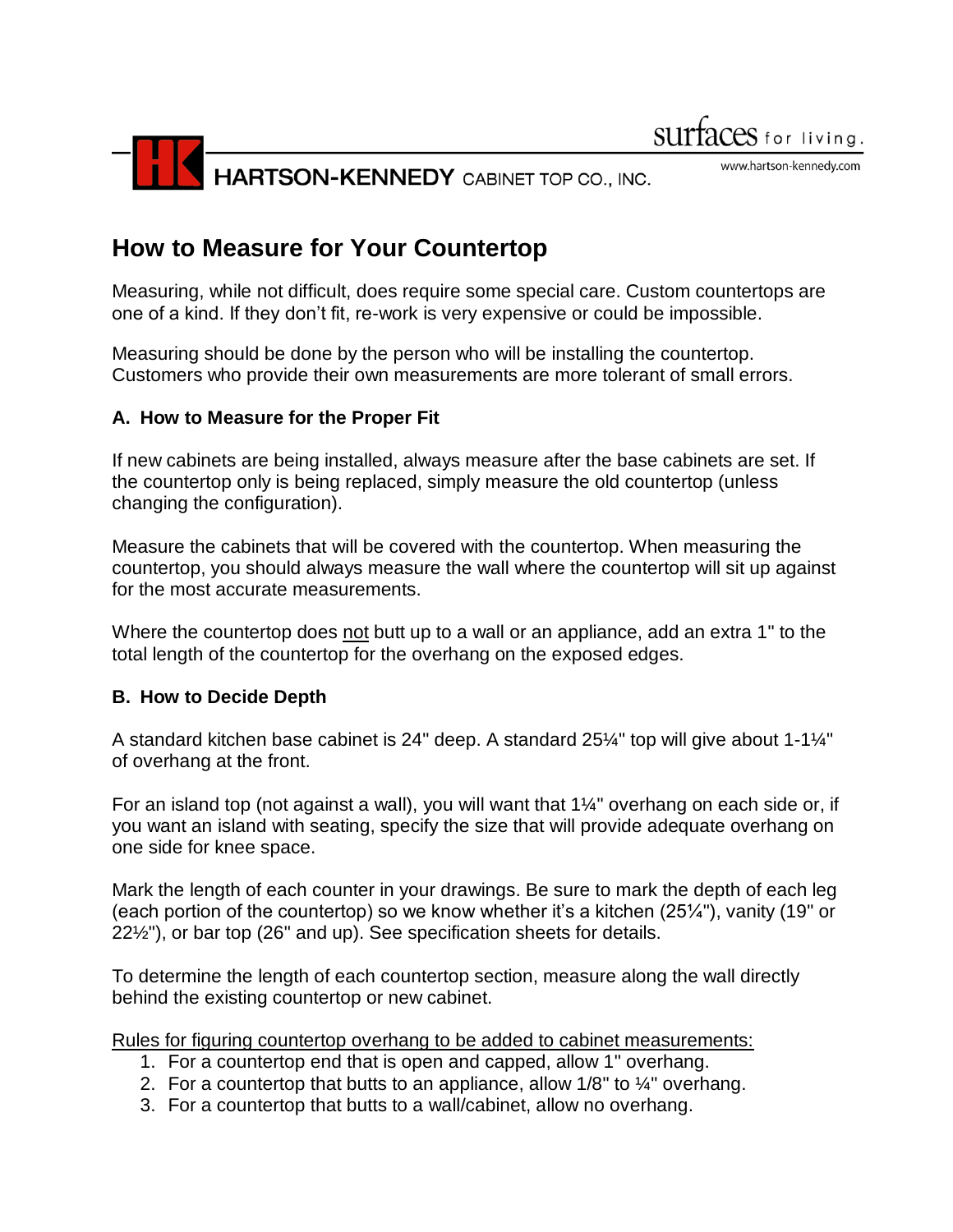Note: Each finished applied end cap adds 1/16" to top length. Each butt splash (butts up against the end of the countertop) adds approximately ¾" to the top length. (The actual amount is 13/16".)

# **C. How to Determine Irregular Walls/Out-of-square Miter Corners**

Hartson-Kennedy countertops have a 3/8" scribe on the backsplash that can be sanded to fit slightly irregular (bowed or cupped) walls. Waterfall and No-Drip custom tops have a 5/8" scribe on the backsplash.

To determine if a corner wall is not square:

- 1. Place a mark on one wall 36" from the corner.
- 2. Place a mark on the opposite wall 48" from the corner.
- 3. Measure the diagonal between the two marks, being sure to hold both ends of the tape measure exactly on each mark and eliminate any "bow" or "slack" in the tape (which has the effect of artificially increasing the measurement of the diagonal). This procedure is known as taking a "3-4-5" and is a good method to insure the countertop fits into the corner. The diagonal measurement will always be exactly 60" if the wall is 90 degrees and there are no cups or bows in the walls.

# **D. How to Specify Countertop Ends**

Mark the desired end treatment. On all tops, designate whether ends are finished (capped) or unfinished (raw).



More detailed instructions can be found on our website [www.hartson-kennedy.com.](http://www.hartson-kennedy.com/)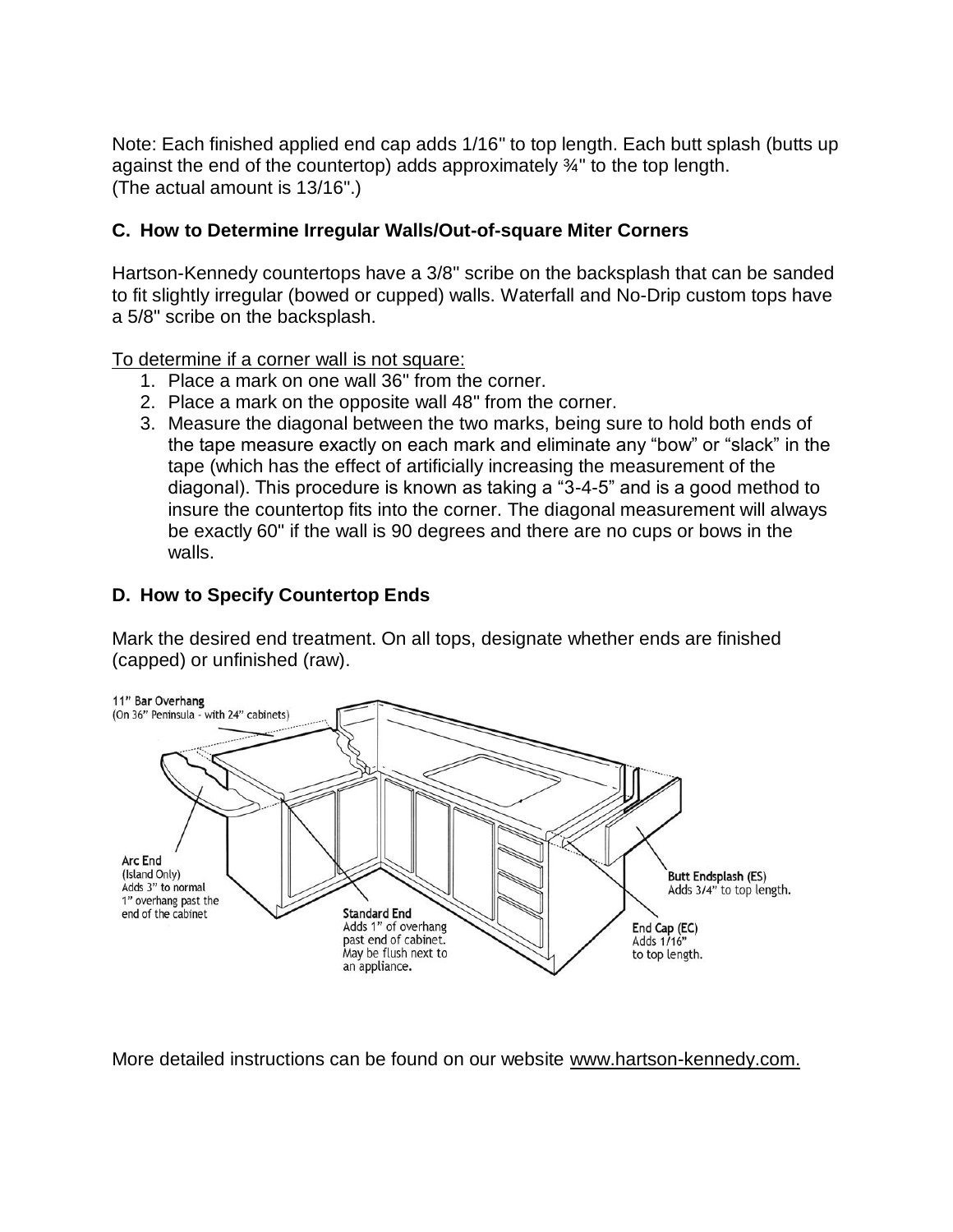# **E. How to Mark Cutouts (e.g. Sinks, Cooktops, Etc.)**

Measuring for cutouts is not difficult and requires adherence to two fundamental rules:

- Always measure to and specify the centerline of the cutout. (Specify which side, left-hand or right-hand, you are measuring from.)
- Always refer to and specify the bowl or cooktop manufacturer's brand name, model number, and cutout specifications.
- When a sink cutout falls on a seam in a postform countertop, the seam should be relocated. It is almost certain that a serious water damage problem will result in the seam if this is not done.

*Note:* Moisture (water) damage is not covered under warranty.



#### **Diagonal Corners – Based on 24" Deep Cabinets**

#### **When ordering a countertop with a diagonal corner, always specify by dimension A on the chart above.**

Dimension A - These must always be alike. Lazy Susan cabinets are designed 36" x 36", etc. When using a sink-front or regular cabinet instead of a Lazy Susan, the cabinets on both sides must be spaced the same from wall.

**Note**: 32" x 21" bowl requires a minimum of 44" x 44" space with 30" sink-front cut down to 28 ¼".

Dimension B- Size of shelf is always 10" smaller than dimension A. Dimension C- Length of center countertop at backsplash. The surface on which "C" appears is a triangular shelf at top of backsplash height.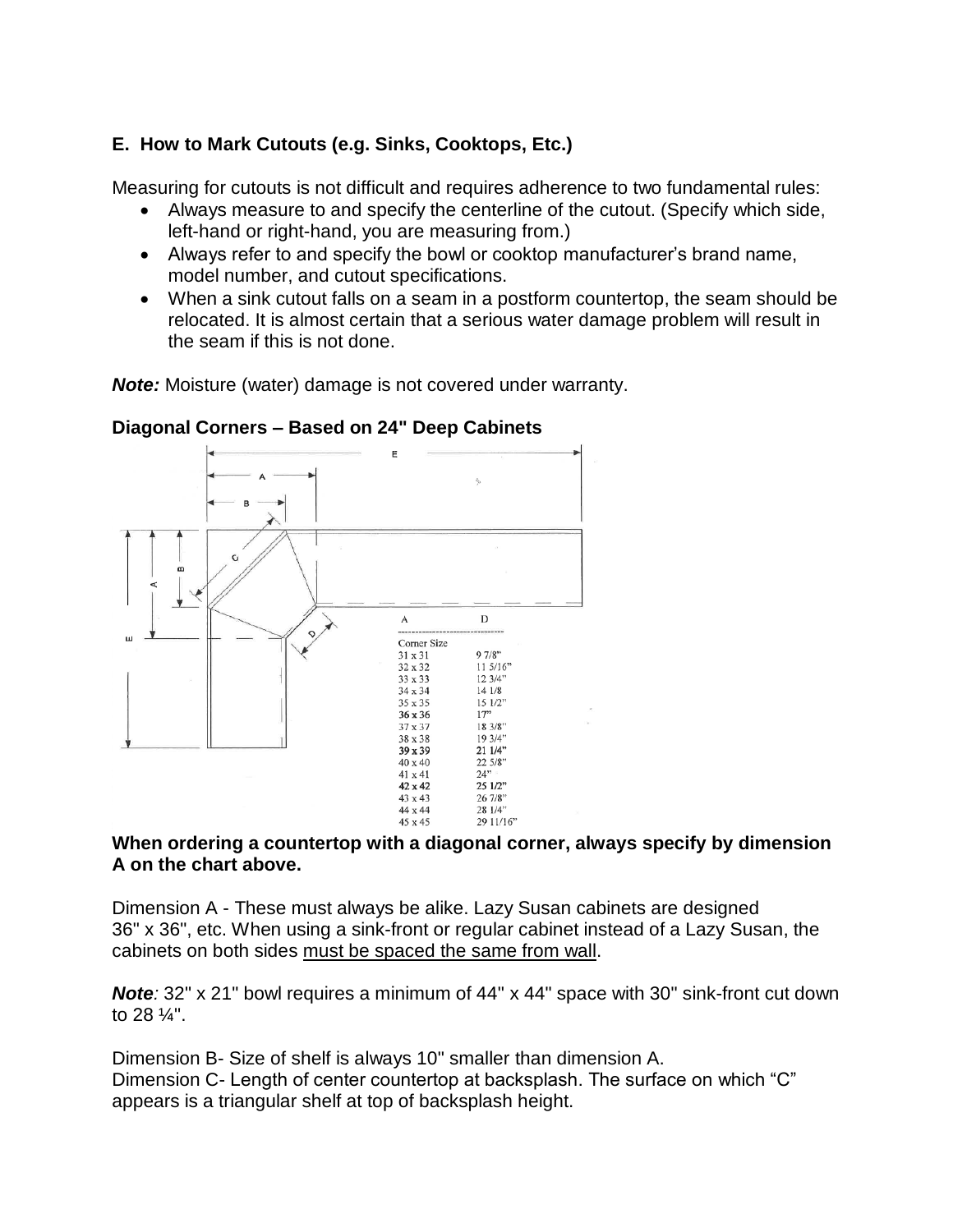Dimension D- Represents the cabinet front.

Dimension E- Always give these **overall** dimensions as the size of your countertop.

#### **Diagonal corner countertops without the raised shelf (see drawing below).**

The diagonal corner without shelf is often requested when a sink is being used in the corner. This is a more difficult construction and is not available everywhere.



#### **Professional Tip:**

Some corner sink fronts designed for diagonal corners have "wings" (see drawing below). These fronts are often identified by the amount of wall space required for installation, such as 39"x 39" - where the diagonal front has two 3" wings attached. The countertop should be cut for a 36"x 36" diagonal. Always reference when a corner sink front has "wings" by providing the overall size of the front and the length of the "wings."



# **U-Shape and L-Shape Kitchens with Bars:**

Based on 24" Deep Cabinets and 25" deep tops\*

- \* For 25¼" tops, add 10¾" to cabinet measurement for 36" bar.
- $*$  Add 1¼" to cabinet measurement for standard 26½" bar.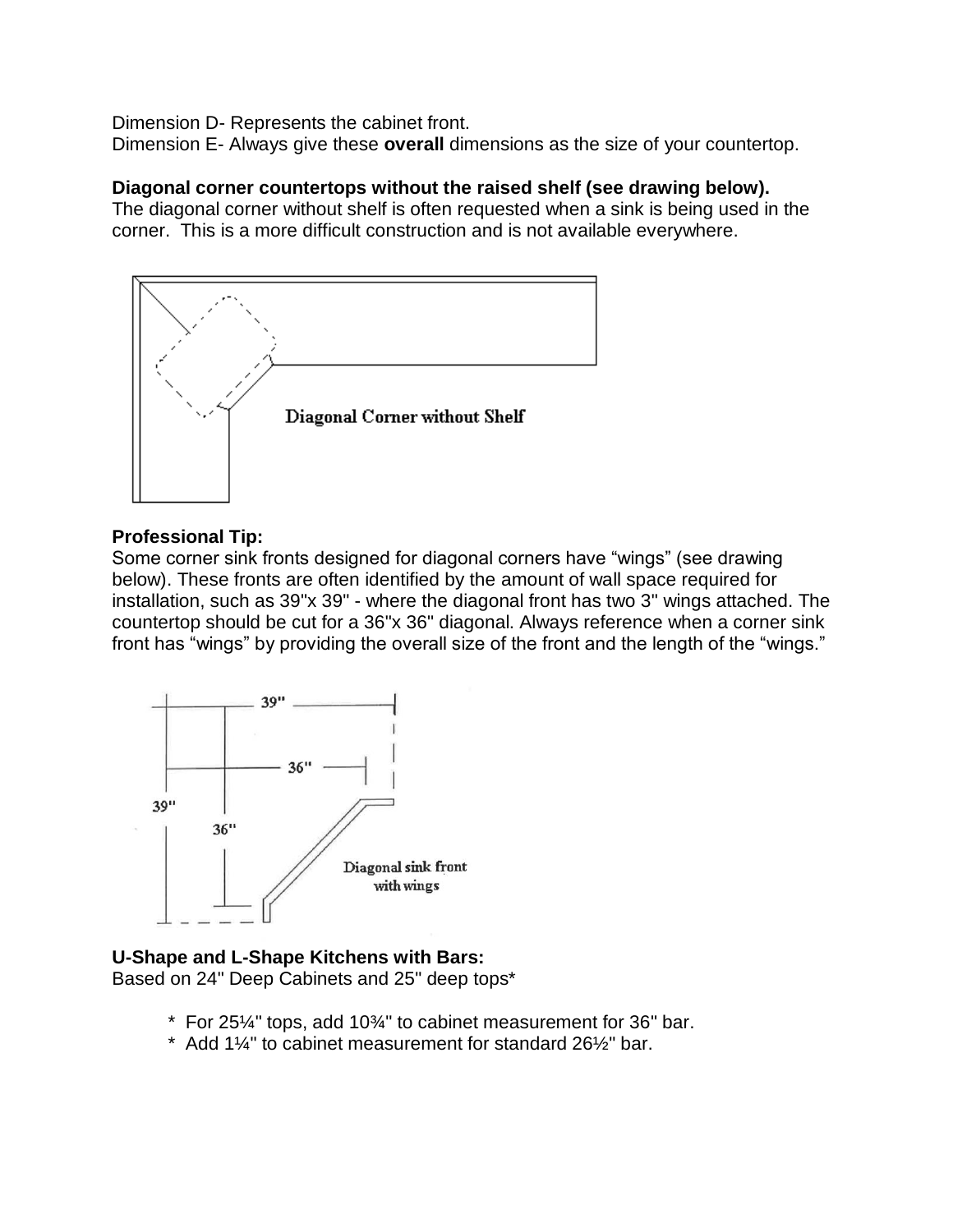

Extended Counter Tops over 12 Feet

For tops over 12 feet, a "Y" seam is used for strength, better front-to-back match, and to keep the joint away from the heavy traffic in the sink area.



# **F. How to Create a Cardboard Template for Non-square Wall Applications**

A slightly irregular, bowed wall can be accepted as Hartson-Kennedy countertops have a 3/8" scribe which can be sanded or planed to fit bowed walls. (Waterfall and No-Drop custom tops have a 5/8" scribe on the backsplash.)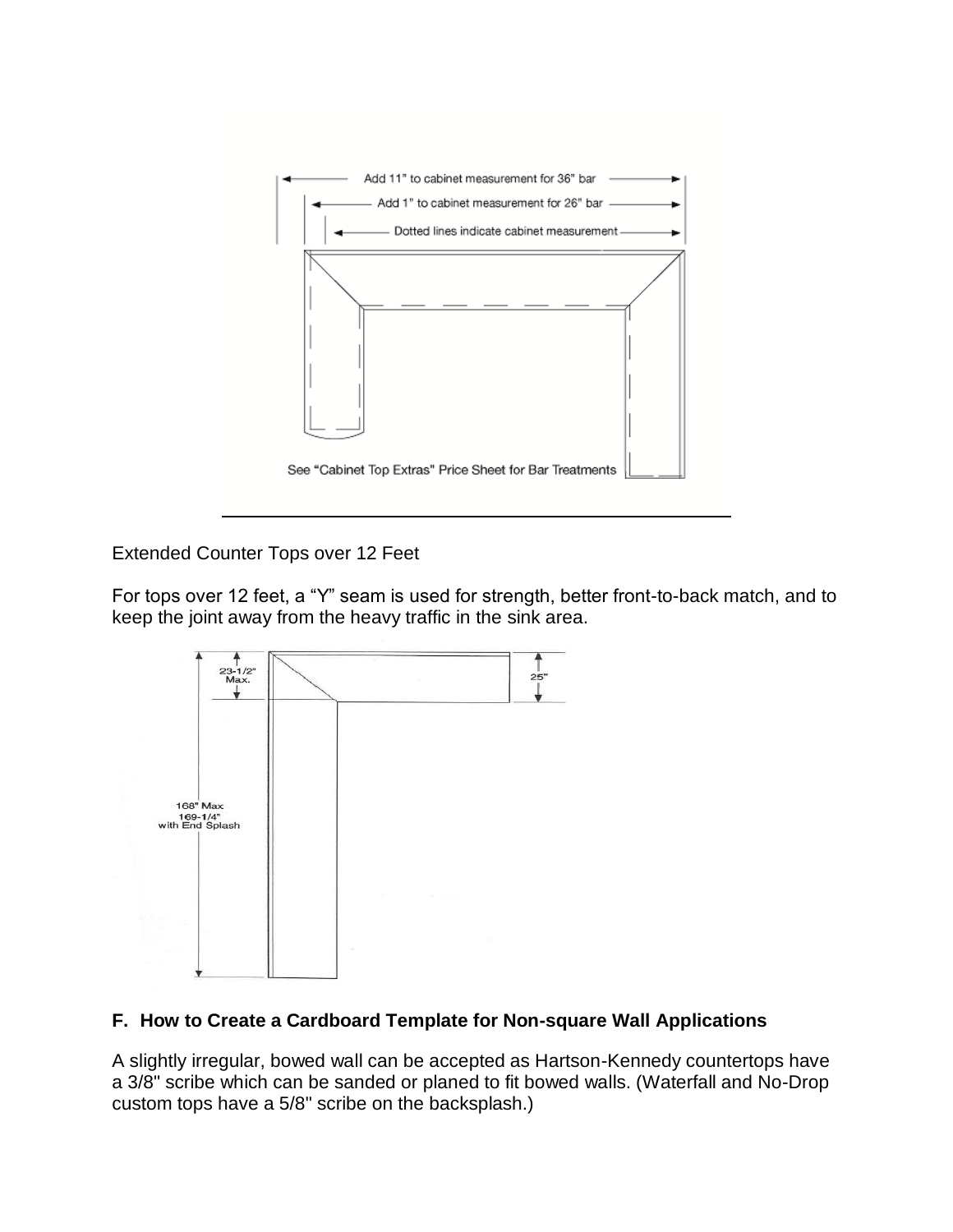Countertop templates are required in certain situations, such as:

- 1. An unusual shape with several angles and/or radius corners.
- 2. A large L-shaped or U-shaped top that is badly out of square.
- 3. A countertop that follows angled walls.

In such situations, a properly made template will allow Hartson-Kennedy Cabinet Top Co., Inc. to cut the top right the first time, saving you and your customer additional time, cost, and aggravation.

Many installers will perform this service for an additional fee.

#### **Making an accurate template:**

#### **NOTE: Do not make templates out of paper**

They are likely to get torn, rolled up, folded or have smashed corners where sharp angles are needed. Example of paper template below:



# **TEMPLATE MATERIAL:**

For best results, countertop templates should be assembled using heavy corrugated cardboard.

# **FULL SIZE TEMPLATES:**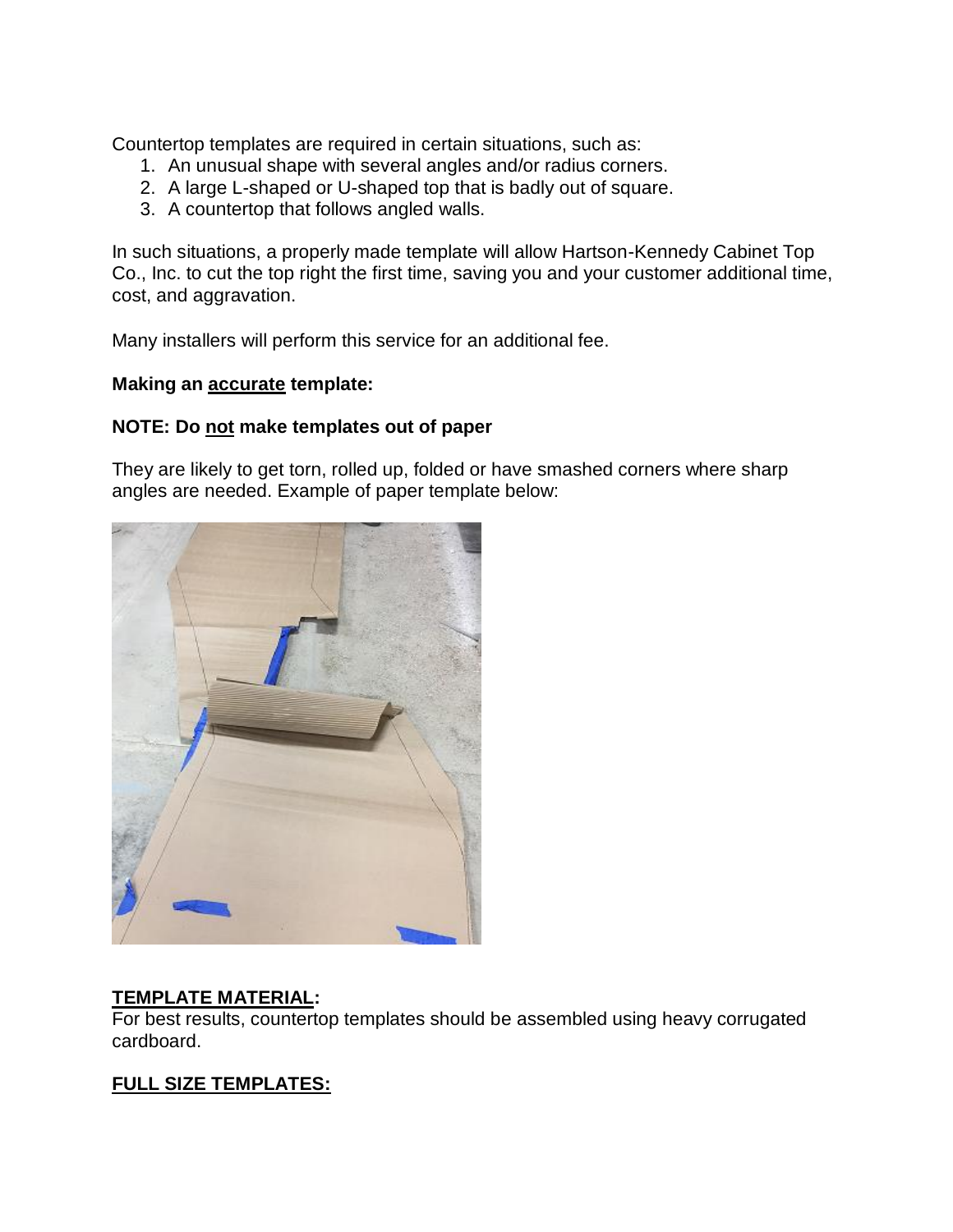Make template of the actual cabinets; do not attempt to make a template of the countertop itself. Send a separate drawing of the countertop with all dimensions and mark the drawing: "SEE TEMPLATE."

- 1. Mark the correct overall dimension on each section.
- 2. Indicate the amount of overhang desired at open ends (see *figure 3*).

| $\circ$<br>۰<br>$\circ$ |          |
|-------------------------|----------|
| add $1/4$ "<br>overhang | figure 3 |
|                         |          |

- 3. Show the centerline location of any cutouts required.
- 4. Any template larger than 8' x 6' should be split in the middle of one wall. Mark the joint as in #3 – just as if it were assembled.
- 5. **Mark the template** with your **account name**, **purchase order number**, and **customer name**.

**CORNER or ANGLE TEMPLATES – Construct a triangular template as follows:**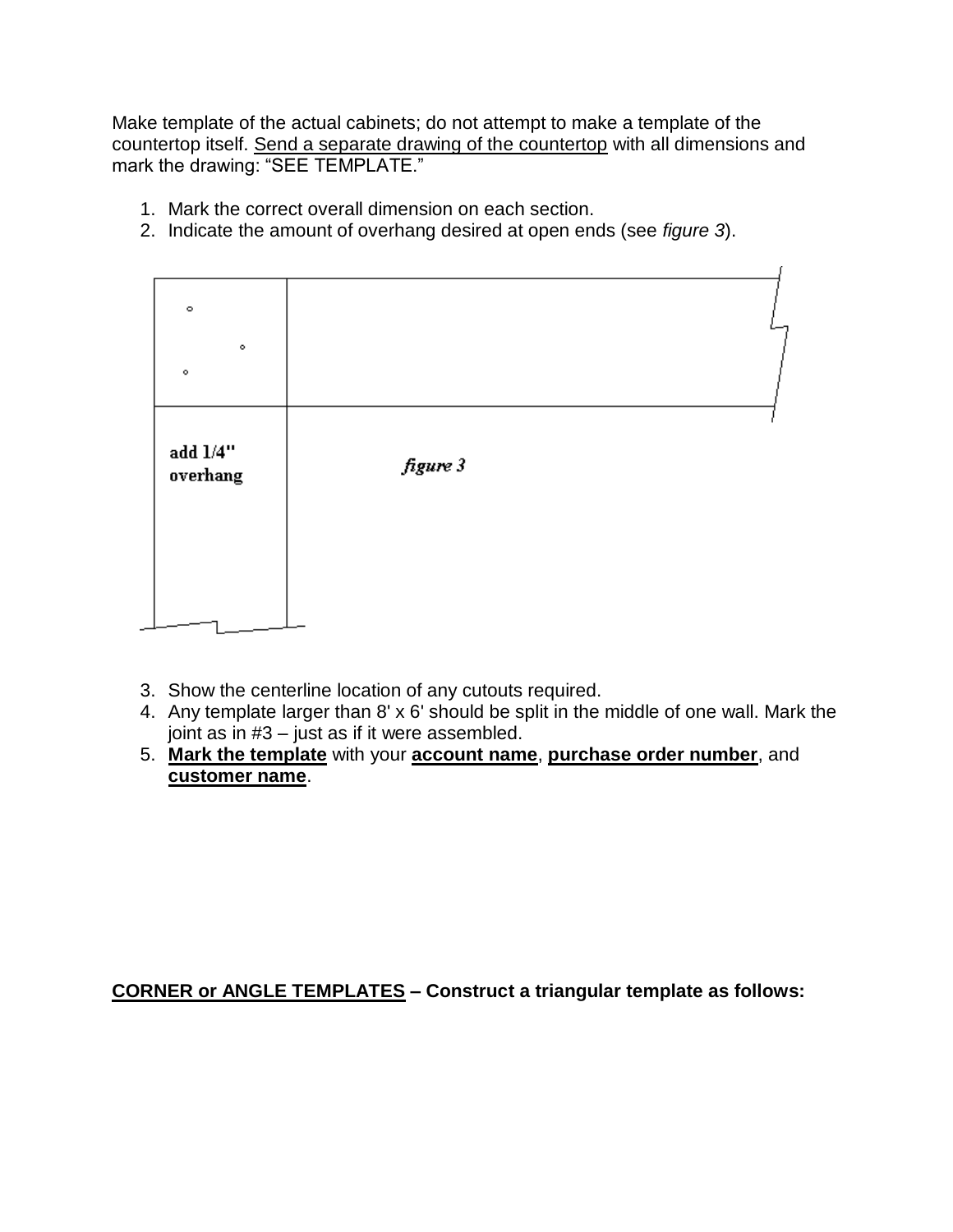1. Lay cardboard at least 72" along each wall, making sure they meet in a welldefined angle (see *figure 4*).



- 2. Send a separate drawing of the countertop with all dimensions and mark the drawing: "SEE TEMPLATE."
- 3. **Mark the template** with your **account name**, **purchase order number**, and **customer name**.

# **Overhang rules for allowing overhang on the ends of countertops:**

- 1. On a countertop end that is open and capped: Allow ¼" to1" overhang.
- 2. When a countertop butts to an appliance. Allow 0" to 1/8" overhang.
- 3. When a countertop butts to a wall or cabinet allow no overhang.

For best results, countertop templates should be assembled using heavy corrugated cardboard. Mark the overall dimensions on each section. Indicate the amount of overhang desired at open ends. Show locations of any cutouts required. Example of properly submitted template below: